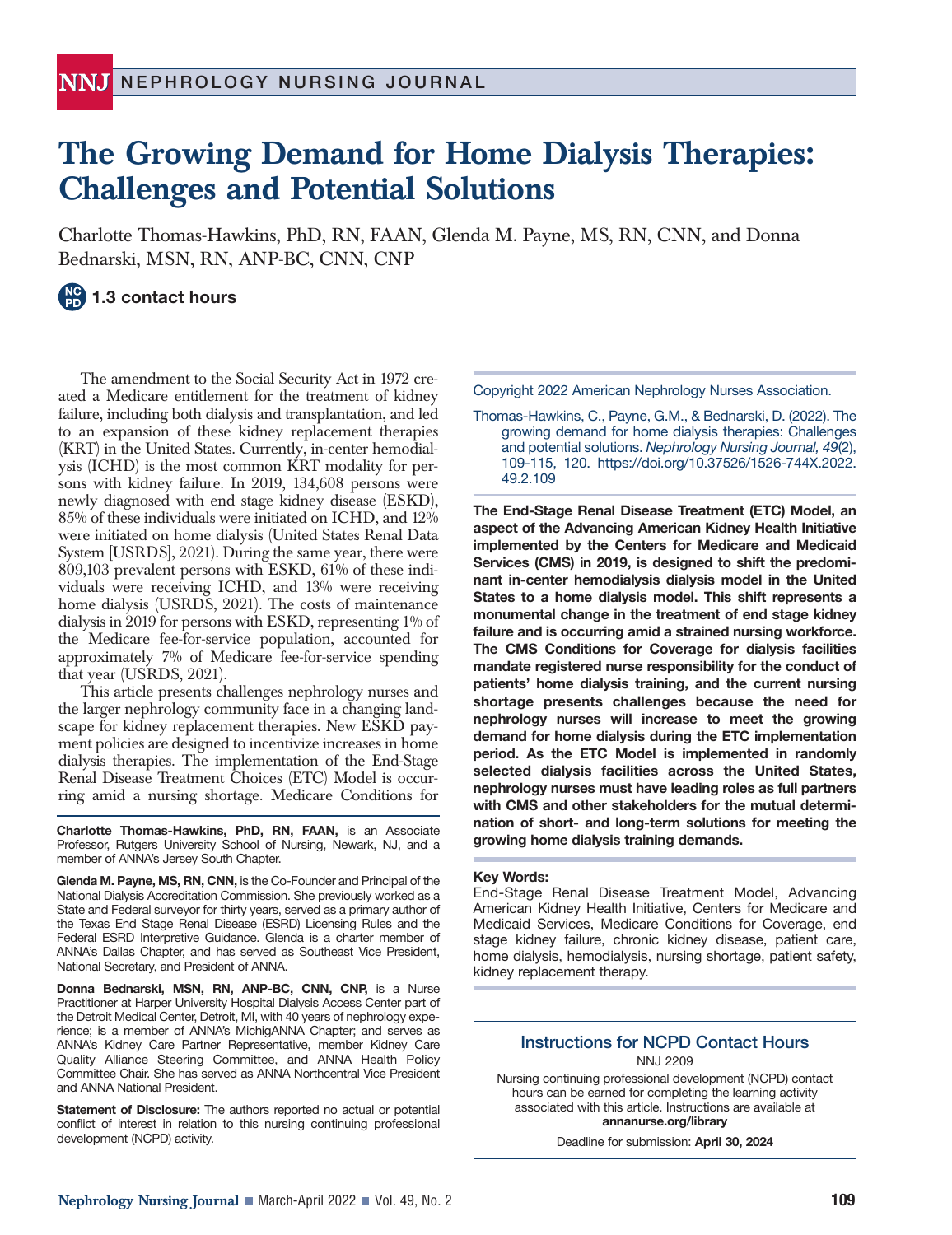Coverage (CfC) for dialysis facilities mandate that registered nurses (RNs) conduct home dialysis training. To meet the challenge of an anticipated growing demand for home therapies, nephrology nurses must play leading roles in determining potential solutions to meet the increasing need for nephrology nursing services in home dialysis programs.

## **Changing Health Policy Landscape for Home Dialysis Therapies**

In 2019, the Centers for Medicare and Medicaid Services (CMS) implemented the Advancing American Kidney Health Initiative with an overarching goal of improving the lives of Americans with kidney disease by expanding treatment options and reducing health care costs (Federal Register, 2019). One aspect of this initiative is the ETC Model, a payment model that encourages greater use of home dialysis and preemptive kidney transplantation for Medicare beneficiaries with ESKD (Federal Register, 2020). CMS selected dialysis facilities and managing clinicians as mandatory participants in the ETC Model based on randomly selected geographic locations to account for approximately 30% of dialysis facilities in the United States (CMS, 2022b). Under the ETC Model, CMS increases certain Medicare payments for home dialysis and dialysis-related services to participating dialysis facilities and managing clinicians from January 1, 2021, through June 30, 2027 (CMS, 2020). This new policy is designed to shift the predominant ICHD model to a home dialysis model. While CMS has not projected the anticipated growth in home dialysis therapies during the 6-year payment incentive period, the agency will conduct a robust evaluation of the ETC Model to determine whether the payment adjustments for dialysis facilities and managing clinicians will improve the uptake of home dialysis and transplantation, reduce Medicare expenditures, and preserve or enhance the quality of care for ESKD Medicare beneficiaries (CMS, 2020).

Kidney care is highly regulated with Medicare as the primary payer for a majority of persons receiving maintenance dialysis. Since the inception of the End-Stage Renal Disease (ESRD) Medicare benefit, attempts to control costs have included the introduction of bundled payments and the introduction of quality metrics for ESKD and nondialysis chronic kidney disease (CKD) care (Mendu & Weiner, 2020). These quality metrics are linked to payment. It is anticipated that a home dialysis quality measure will be incorporated into the ESRD Quality Incentive Program (QIP). The QIP reduces payments to dialysis facilities that do not meet or exceed certain performance standards on applicable measures (CMS, 2022a).

The Kidney Care Quality Alliance (KCQA), a quasiindependent sister organization to Kidney Care Partners (KCP), develops performance measures specifically for use in the federal ESKD quality programs. In response to the QIP, KCQA launched a new project cycle to develop performance metrics to include home dialysis (KCQA, 2022),

To meet the challenge of an anticipated growing demand for home therapies, nephrology nurses must play leading roles in determining potential solutions to meet the increasing need for nephrology nursing services in home dialysis programs.

and proposed quality measures for home dialysis have been developed and sent to the National Quality Forum for consideration for endorsement. The development of financial incentives and quality measures to incentivize dialysis facilities to move individuals to home therapies have led to efforts by members of the kidney community and key stakeholders to determine how to meet those demands.

Unfortunately, nephrology nurses are not always invited to participate in these efforts, discussions, or determinations. Examples include a recent position statement by Innovate Kidney Care (IKC, 2022) and a bill introduced into Congress entitled *Improving Access to Home Dialysis Act*, which propose alternative ways of providing home dialysis and training, suggesting the use of persons other than RNs, including vendor representatives, and settings other than certified dialysis facilities, as well as payment for staff who would assist with home dialysis.

## **Role of the RN in Home Dialysis**

#### **Medicare Conditions for Coverage: RN Requirements for Home Training**

A requirement for home dialysis programs, as stipulated in the 2008 CMS CfC for dialysis facilities, is that an RN has primary responsibility for training persons for home therapies.

The existing requirement mandates that an RN must conduct home training. We believe that an RN, as an experienced health professional, fully understands the complexity and rationale for the dialysis process and is the best-suited expert to conduct self-care training for patients. The requirement serves to protect the health and safety of the patient. The RN may use other members of the clinical dialysis staff to assist in providing the home training. (Federal Register, 2008, p. 20410)

Individual State Nurse Practice Acts define specific functions for RNs and licensed practical/vocational nurses (LPNs) and address what RNs can delegate, to whom, and under what circumstances. The CfC RN mandate for home training is consistent with the American Nurses Association's (ANA) and the American Nephrology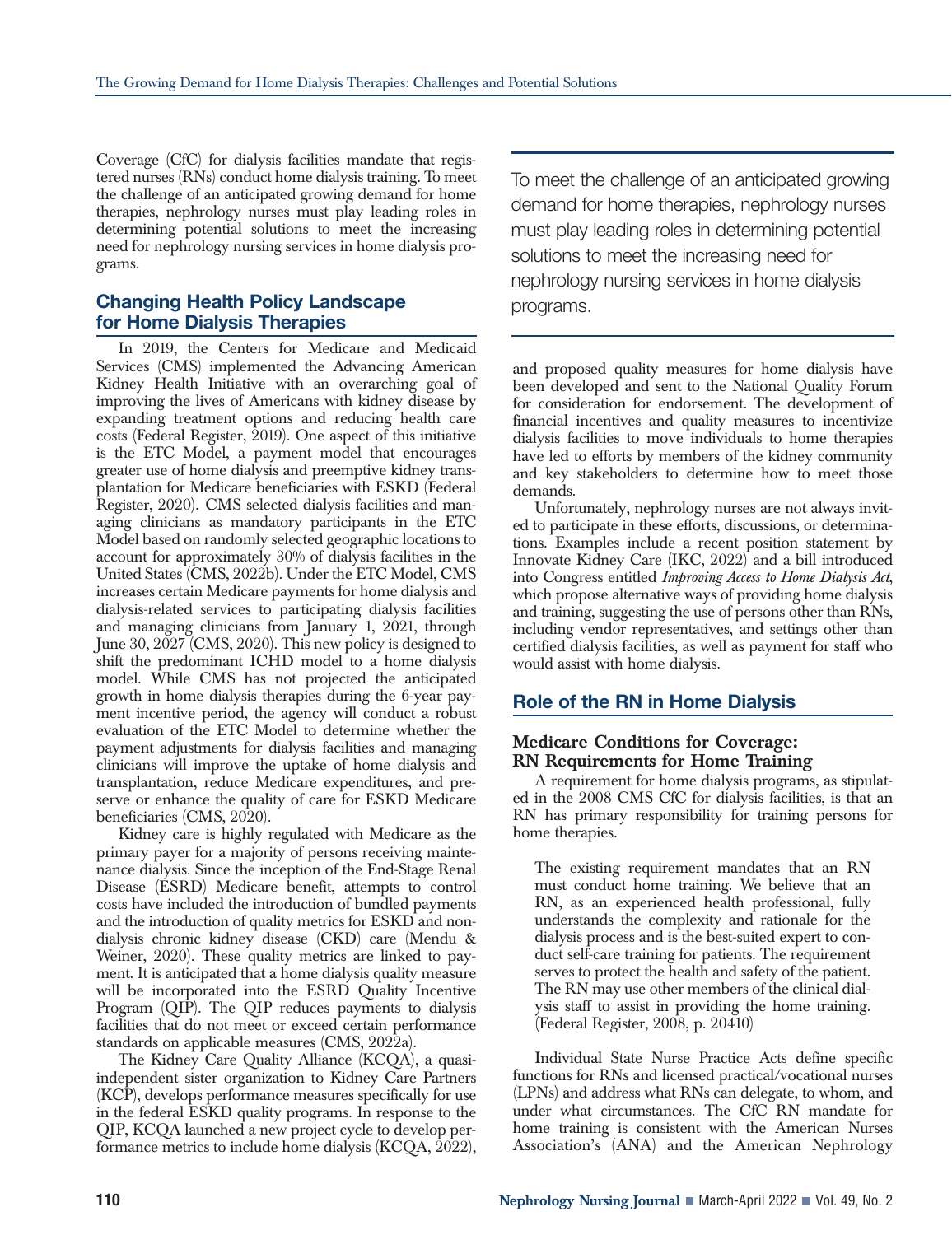Nurses Association's (ANNA) RN *Scope and Standards of Practice* (see Boxes 1 and 2) (ANA, 2021a; ANNA, 2017). The National Council of State Boards of Nursing (NCSBN) and the ANA provide *National Guidelines for Nursing Delegation* that stipulate the decision about whether or not to delegate or assign is based upon the RN's judgment concerning the condition of the patient, the competence of all members of the nursing team, and the degree of supervision that will be required of the RN if the task is delegated (NCSBN & ANA, 2019). In line with these delegation guidelines, ANNA's formal position on RN's delegation of nursing care activities specifies that:

…the RN uses critical thinking and professional judgment when following the Five Rights of Delegation, to be sure that the delegation or assignment is the *right* task, under the *right* circumstances, to the *right* person, with the *right* directions and communications, under the *right* supervision and evaluation. (ANNA, 2020, p. 1)

The ANNA (2020) position statement also stipulates that:

…the RN must never delegate a nursing care activity that requires 1) the knowledge and expertise derived from the completion of a nursing education program and the specialized skill, judgment, and decision-making of a registered nurse; 2) complex observation, critical decision-making, exercise of nursing judgment, or repeated nursing assessments; and 3) an understanding of the core nephrology nursing principles necessary to recognize and manage real or potential complications that may result in an adverse outcome to the health and safety of the patient. (p. 1)

Clearly, short- and long-term solutions for the role of the nephrology nursing workforce in meeting the demands of a growing home dialysis population must be consistent with the scope of practice and delegation regulations for RNs.

## **Impact of the Registered Nurse on Individuals Receiving Dialysis Therapies**

Research conducted on samples of nurses working in ICHD units reveal the important impact that adequate RN staffing, reasonable RN workloads, and completion of care processes by RNs can have on reducing patient adverse events and improving dialysis unit safety. For example, in a study that examined the effect of RN staffing and missed nursing care on nurse-reported adverse patient events in ICHD units, findings revealed that RNs working with high patient-to-RN ratios (i.e., low RN staffing) and increased occurrences of missed care by RNs were significantly more likely to report increased occurrences of dialysis hypotension, skipped and shortened dialysis treatments, and

#### **Box 1 ANA Scope and Standards of Practice**

- Scope of practice describes the services that a qualified health professional is deemed competent to perform, and permitted to undertake – in keeping with the terms of their professional license.
	- a. The Nursing Scope and Standards of Practice describe the "who," "what," "where," "when," "why," and "how" of nursing practice:
		- i. Who: Registered Nurses (RNs) and Advanced Practice Registered Nurses (APRNs) comprise the "who" constituency and have been educated, titled, and maintain active licensure to practice nursing.
		- What: Nursing is the protection, promotion, and optimization of health and abilities; prevention of illness and injury; facilitation of healing; alleviation of suffering through the diagnosis and treatment of human response; and advocacy in the care of individuals, families, groups, communities, and populations.
		- iii. Where: Wherever there is a patient in need of care.
		- iv. When: Whenever there is a need for nursing knowledge, compassion, and expertise.
		- v. Why: The profession exists to achieve the most positive patient outcomes in keeping with nursing's social contract and obligation to society.

*Source:* American Nurses Association, 2021.

#### **Box 2 ANNA Scope of Nursing Practice**

Optimal individual physical and cognitive function and family support throughout all phases of disease management are the primary goals of nephrology nursing. The nephrology nurse achieves these primary goals by diagnosing and treating human responses exhibited by individuals and families with kidney disease or who are at risk for developing chronic kidney disease. These human responses include, but are not limited to, physical symptoms, functional limitations, psychosocial disruptions, and knowledge needs.

Treatment of these responses involves health promotion and disease prevention counseling, health maintenance education, psychosocial support to build or sustain coping capacity, education to encourage active participation in decision-making and self-care, restorative physical care to manage disease and treatment-related symptoms, and the delivery of kidney-replacement therapies, including transplantation.

*Source:* American Nephrology Nurses Association, 2017.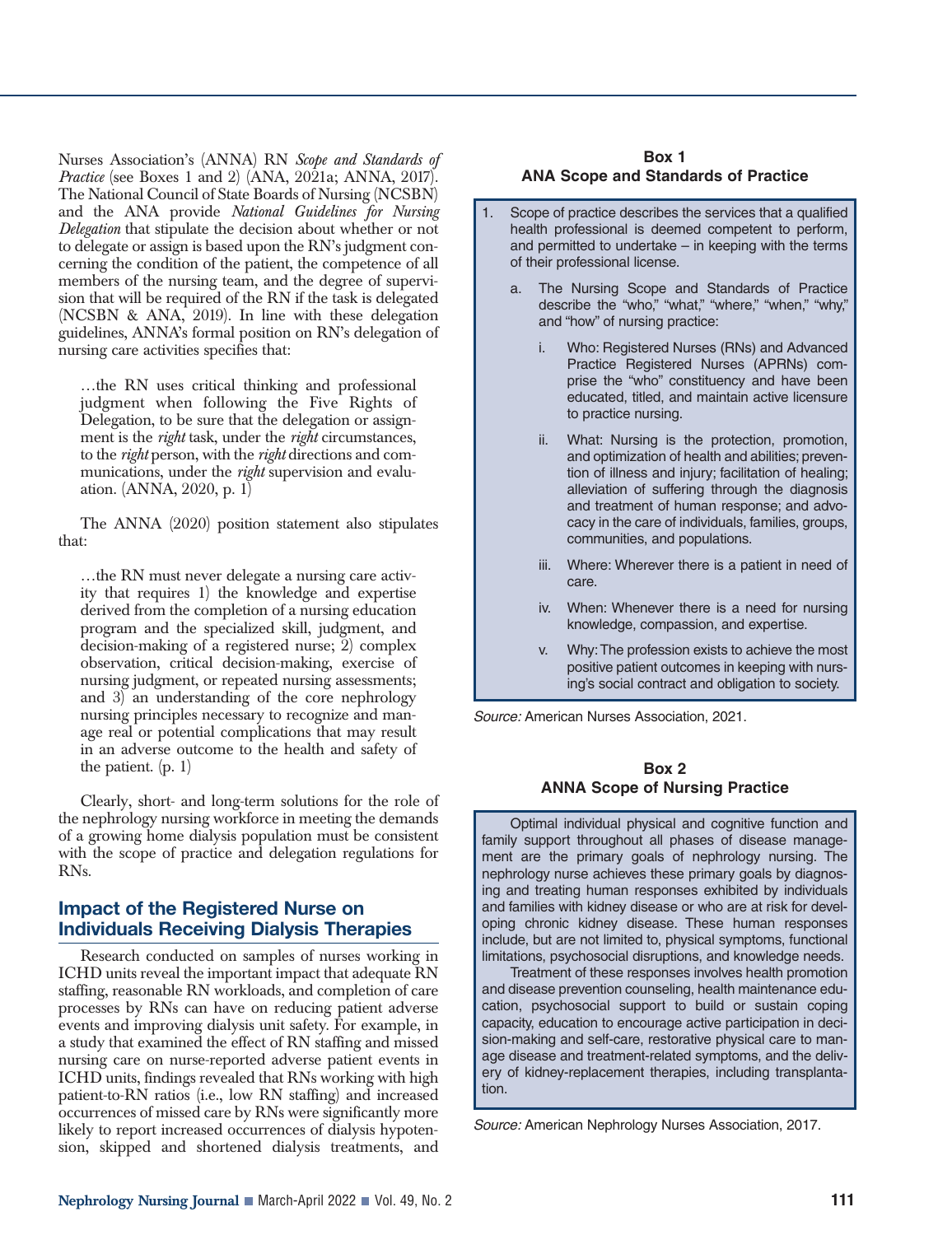Individuals preferred home dialysis over center-based treatment when increased RN support was available.

patient complaints in their units compared to RNs working with low patient-to-RN ratios (i.e., high RN staffing) and no occurrences of missed care (Thomas-Hawkins et al., 2008). In a recent study, the impact of RN staffing, RN workload, and missed nursing care on RN ratings of patient safety in ICHD units was examined (Thomas-Hawkins et al., 2020). Findings revealed that RNs working with high patient-to-RN ratios, high workloads, and increased occurrences of missed care were significantly more likely to report unsafe patient shift change safety and low overall patient safety in their dialysis units, compared to nurses working with low patient-to-RN ratios, low workloads, and no occurrences of missed care.

In addition, a study by Chen and colleagues (2019) analyzed the impact of dialysis facility staffing on unplanned 30-day hospital readmissions over a three-year period (2010-2013), using patient data from the USRDS and CMS Medical Evidence forms, and dialysis facility staffing data abstracted from ESRD facility surveys. The researchers found that dialysis facilities with significantly worse 30-day hospital readmission rates had lower proportions of nurses (RNs and LPNs) to total staff and higher patient-to-nurse ratios (Chen et al., 2019). The extent to which home dialysis RN staffing, workload, practice environment support, and limitations on available space for home dialysis training have an important impact on home dialysis program outcomes is not known, and there is an urgent need for research on these areas.

Similar to the impact of the nurse on persons receiving ICHD, the partnership between the RN and the individual receiving home dialysis therapy is both critical and complex. The time spent during the initial training, the teaching process, and the teacher is crucial for home therapy success (Baillie & Lankshear, 2015; Doss et al., 2011). Several research reports highlight the essential role of the nurse in home dialysis training programs. A study by Walker and colleagues (2018) highlighted the key role of RN support in dialysis modality decisions by persons requiring KRT. Walker and colleagues (2018) examined attributes of dialysis care that had an impact on dialysis KRT modality decisions by persons with ESKD. Their findings revealed that these individuals preferred home dialysis over center-based treatment when increased RN support was available. Similarly, in a study that examined the teaching-learning partnerships between RNs and persons receiving home peritoneal dialysis (Radmore & Hykräs, 2019), all patient participants in the study reported that the attentive care and information they received from the RN were critically important. RN participants in the study reported using repetition of basic instructions, customized education, a handsDialysis facilities with significantly worse 30-day hospital readmission rates had lower proportions of nurses (RNs and LPNs) to total staff and higher patient-to-nurse ratios.

on approach, and periodic re-training with short quizzes to reinforce learning. Another study aimed at identifying common features in an RN-led automated peritoneal dialysis training program in six high-performing peritoneal dialysis centers with high retention and low infection rates reinforced the critical role of the nurse in the provision of home training that employed adult learning techniques grounded in adult learning theory (Firanek et al., 2013). The researchers for this study concluded that favorable

Firanek and colleagues (2013) concluded that favorable dialysis training outcomes are reliant on initial training, competent RN educators, the inclusion of family, and on-call support.

dialysis training outcomes are reliant on initial training, competent RN educators, the inclusion of family, and oncall support.

The importance of RN-led training is also evident in non-ESKD clinical scenarios that require individuals to competently execute self-care skills. For example, a metaanalysis of RN-led diabetes self-management education programs revealed that RN-led education was associated with improved glycemic control and cardiovascular risk factors (Tshiananga et al., 2013). Similarly, a RN-led caregiver pediatric home parenteral nutrition training program led to a reduction in central line-associated bloodstream infection rates from 3/1000 catheter days to 0.8/1000 catheter days and a reduction in 30-day rehospitalization rates from 40% to 28% (Gallotto et al., 2019). These studies support CMS's requirement that RNs be responsible for home dialysis training. Specifically, RNs have the education and experience to fully understand the complexity of the dialysis process and are the best-suited expert to conduct dialysis self-care training. As noted in the CfC, the RN requirement serves to protect the health and safety of the patient (Federal Register, 2008).

## **Nursing Shortage and Workforce Challenges**

The national nursing shortage is a concern because the need for nephrology nurses will increase to meet the anticipated growing demand for home dialysis therapies. Before the COVID-19 pandemic, the nursing shortage was pro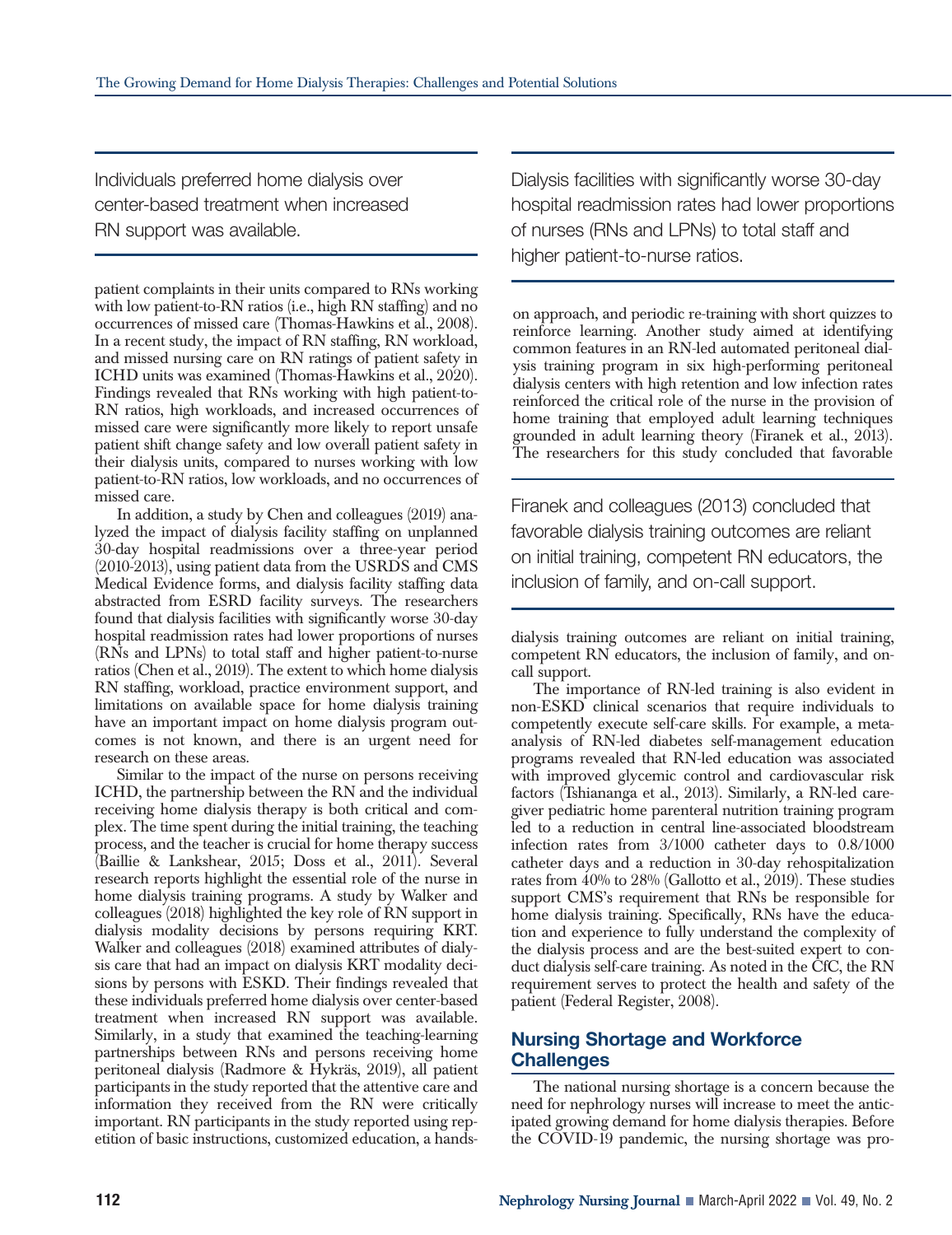RNs have the education and experience to fully understand the complexity of the dialysis process and are the best-suited expert to conduct dialysis self-care training.

jected to continue through 2030 for multiple reasons, including the retirement of Baby Boomer nurses from the workforce, persistent insufficient RN staffing, and unsupportive work environments that contribute to job stress, reduced job dissatisfaction burnout, and job exit (American Association of Colleges of Nursing [AACN], 2020; Buerhaus et al., 2017; National Academies of Sciences, Engineering, & Medicine, 2021). Additionally, inadequate nursing school enrollments to meet projected demands for nursing services and faculty shortages that restrict nursing program enrollments are academic institutional factors contributing to the nursing shortage (AACN, 2020; Bureau of Labor Statistics, 2021). The COVID-19 pandemic has exacerbated the shortage due to RNs' physical and emotional exhaustion and psychological and moral distress (ANA, 2021b; Carey et al., 2020; Turale & Nantsupawat, 2021). Notably, in a survey distributed to nephrology nurses during the COVID-19 pandemic, 62% of respondents reported feeling burned out from work, and 47% reported symptoms of anxiety (Montoya et al., 2021).

The shortage of RNs in the nephrology workforce was a concern that ANNA raised with CMS when the ETC Model was proposed (ANNA, 2019). ANNA cautioned that the proposed mandatory ETC payment model that would move more persons with ESKD from ICHD to home dialysis represented a monumental change in the treatment of ESKD and highlighted the need for a qualified nursing workforce to appropriately train, educate, prepare, and support these individuals and their care partners for home therapies. Assuredly, addressing the current shortage of nephrology nurses is no small matter in light of the increasing demand for home dialysis and the requisite patient training.

## **Short- and Long-Term Solutions**

Possible solutions for meeting the demands for increased RN services due to an anticipated growth in home dialysis therapies include a broadening of the home dialysis training team, implementation of strategies designed to increase the retention of nephrology nurses in dialysis facilities, and addressing root causes of the nursing shortage in nephrology settings.

While the CfC requires a qualified home training RN to assume responsibility for the training and support of individuals who choose home therapies, CMS does not prohibit the use of other members of the health care team in these processes. In the past, the small number of patients on home therapies and the preponderance of small home therapy programs (e.g., 5 to 8 patients) meant there was no impetus to enlist additional staff members in the home program. With the current push for an increase in home therapies, it has become increasingly apparent that a broader mix of staff is needed. In line with current regulations, the clinical team, including dieticians, social workers, advanced practice registered nurses, physician assistants, and ancillary staff, can comprise a broader home training team for which the RN has oversight and delegation responsibilities. In addition, dialysis device manufacturers are needed to train dialysis staff only, not patients, in the use of home dialysis machines and equipment who, in turn, will train patients. Of note, ANNA has developed a Home Dialysis Therapies Task Force to gather and analyze information on the role of the nephrology nurse for home dialysis therapies and to clarify nurse-specific tasks versus tasks that may be delegated to support staff. The Home Dialysis Therapies Task Force will also analyze barriers and opportunities of home therapies that impact individual success.

Increased retention of nephrology nurses is urgent. Addressing the current fatigue and psychological distress nurses are experiencing is imperative. Moreover, an immediate review of existing home and ICHD dialysis work environment factors contributing to the nursing shortage and RN attrition is warranted. RN staffing practices, regular and oncall schedule balances, overtime policies, the quality of staff training, and the availability of RN mentors and preceptors for new staff should be assessed and problem areas addressed. Consideration should also be given to prioritizing new RN hires for ICHD units and migrating seasoned nurses from ICHD to home dialysis programs. Additionally, the impact of the ETC Model on decreases in the ICHD population, and RN staffing needs in HD units should be routinely evaluated during the payment model incentive period.

Longer-term solutions are also needed to address the root causes of the nephrology nursing shortage. Modifiable factors that contribute to the nephrology nursing shortage are similar to factors in the larger U.S. nursing workforce, including low RN staffing, high RN workloads, unsupportive dialysis work environments, and burnout (Flynn et al., 2009; Montoya et al., 2021; Thomas-Hawkins et al., 2020; Ulrich & Kear, 2018). Improving RN staffing, workloads, and other work environment factors that enable professional nursing practice are necessary long-term solutions.

For home dialysis therapy programs, formal instructional programs that provide a solid basis for skill sets needed for the nephrology RN to become competent in home dialysis training provide an ideal foundation for nurses entering this specialty (Mitra et al., 2015). In addition, recent systematic reviews of nurse residency programs for new graduate RNs reveal improved retention and greater satisfaction with orientation to the professional role and practice setting (Asber, 2019; Van Camp & Chappy, 2017). The creation of residency programs for nurses new to the nephrology specialty in which nurses are assigned to long-term RN preceptors (e.g., one year) should be considered in efforts to retain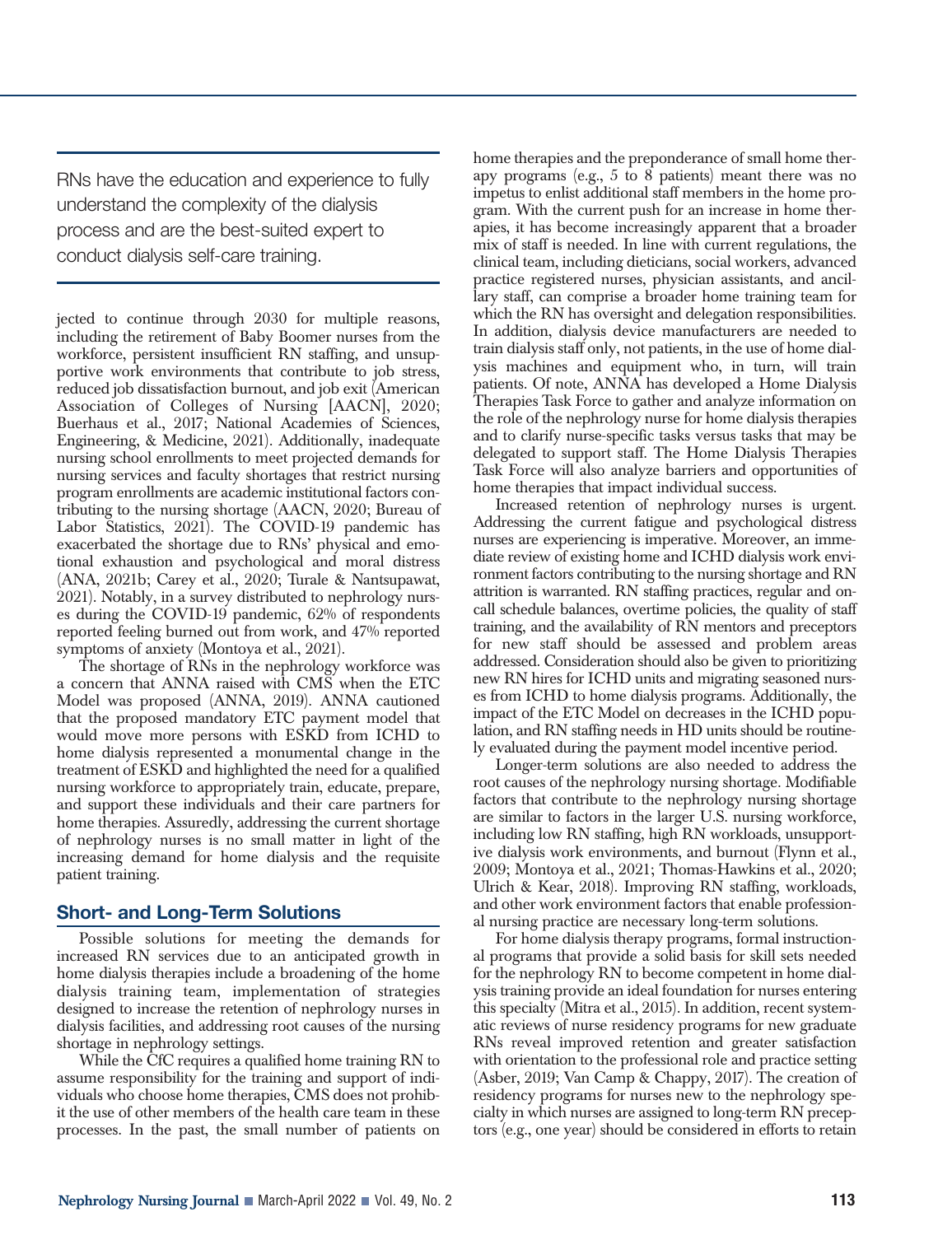Nephrology nurses are adaptable and forward-thinking, and they have historically found a way to provide the highest quality care for their patients regardless of the circumstances and constraints.

newly hired nurses in dialysis settings. Moreover, student nurse externships and clinical rotations in dialysis units would enable early exposure to nephrology nursing and pique students' career interest in the specialty (Rugs et al., 2020; Sauder et al., 2012).

Dialysis provider organizations can also 'build their own' new RN supply through the support of dialysis technicians' enrollment in RN education programs funded internally or by the Human Resource Services Administration's Title VIII Nursing Workforce Development program.

Efforts should also be undertaken to support the first goal of the AAKHI, which is to reduce the risk of kidney failure by targeting a reduction of the number of Americans with ESKD by 25% by 2030. The U.S. Department of Health and Human Services (HHS) Advancing American Kidney Health: 2020 Progress Report indicates there have been great strides in this area (HHS, 2020). In this report, HHS notes that these efforts include increasing public awareness about kidney health and supporting and empowering individuals living with chronic kidney disease (CKD). Moreover, a voluntary payment model, Kidney Care Choices (KCC), builds upon the existing Comprehensive ESRD Care (CEC) Model structure and adds financial incentives for health care providers to manage the care of Medicare beneficiaries with CKD stages 4 and 5 (CMS, 2022c). This model is designed to delay the onset of dialysis and incentivize kidney transplantation, thus decreasing the need for dialysis-related services and the demand for nephrology nurses.

## **Conclusion**

The dialysis treatment landscape is changing, and the new ETC payment model has increased the demand for home dialysis therapies and the requisite RN leadership and care. The role of the RN in home dialysis therapies is unique and requires a special skillset (Peters, 2013). Mitra and colleagues (2015) noted that the essential qualifications for nurses leading home dialysis programs include a sound knowledge of dialysis combined with effective teaching skills, a strong belief and value about self-care and the benefits of home dialysis, the ability to work independently, excellent communication skills, an understanding of adult learning principles, the ability to communicate sensitively with patients and their families, and organizational and leadership skills.

The growth of home dialysis together with the shortage of nephrology nurses presents a challenge that requires immediate attention. Undoubtedly, nephrology nurses must be at the table and have leading roles as full partners with CMS and other stakeholders for the mutual determination of short- and long-term solutions for meeting the growing home dialysis training demands. As noted in ANNA's response to the proposed rule for the ETC model (ANNA, 2019), nephrology nurses are adaptable and forward-thinking, and they have historically found a way to provide the highest quality care for their patients regardless of the circumstances and constraints. Past experiences have shown that seeking nurses' input and providing a key role for them in the development of new policies and solutions will enhance their timely execution.

#### **References**

- American Association of Colleges of Nursing (AACN). (2020). *Fact sheet. Nursing shortage.* https://www.aacnnursing.org/ Portals/42/News/Factsheets/Nursing-Shortage-Factsheet.pdf
- American Nephrology Nurses Association (ANNA). (2017). *Nephrology nursing scope and standards of practice* (8th ed.). Author.
- American Nephrology Nurses Association (ANNA). (2019). *Letter from ANNA to CMS regarding-CMS 5527-P; Medicare Program; Specialty care models to improve quality of care and reduce expenditure*. https://www.annanurse.org/letter-cms-regarding-cms-1713-p-medicare-program-esrd-pps-payment-renal-dialysisservices-furnished
- American Nephrology Nurses Association (ANNA). (2020). *Position statement. Delegation of nursing care activities*. https:// www.annanurse.org/download/reference/health/position/ delegation.pdf
- American Nurses Association (ANA). (2021a). *ANA urges US Department of Health and Human Services to declare nurse staffing shortage a national crisis.* https://www.nursingworld.org/ news/news-releases/2021/ana-urges-us-department-ofhealth-and-human-services-to-declare-nurse-staffing-shortage-a-national-crisis/
- American Nurses Association (ANA). (2021b). *Nursing: Standards and scope of practice* (4th ed.). Nursebooks
- Asber, S. (2019). Retention outcomes of new graduate nurse residency programs: An integrative review. *Journal of Nursing Administration, 49*(9), 430-435. https://doi.org/10.1097/ NNA.0000000000000780
- Baillie, J., & Lankshear, A. (2015). Patients' and relatives' experiences of peritonitis when using peritoneal dialysis. *Journal of Renal Care, 41,* 177-186. https:doi.org/10.1111/jorc.12118
- Buerhaus, P.I., Skinner, L.E., Auerbach, D.I., & Staiger, D. (2017). Four challenges facing the nursing workforce in the United States. *Journal of Nursing Regulation, 8(2),* 40-46. https:// doi.org/10.1016/S2155-8256(17)30097-2
- Bureau of Labor Statistics. (2021). *Occupational outlook handbook, registered nurses.* https://www.bls.gov/ooh/healthcare/regis tered-nurses.htm
- Carey, J., Pera, A., & Balica, R. (2020). Emotional fatigue, psychological distress, and clinically significant depression associated with being a COVID-19 healthcare worker. *Psychological Issues in Human Resource Management, 8(2),* 27-36. https:// doi.org/10.22381/PIHRM8220203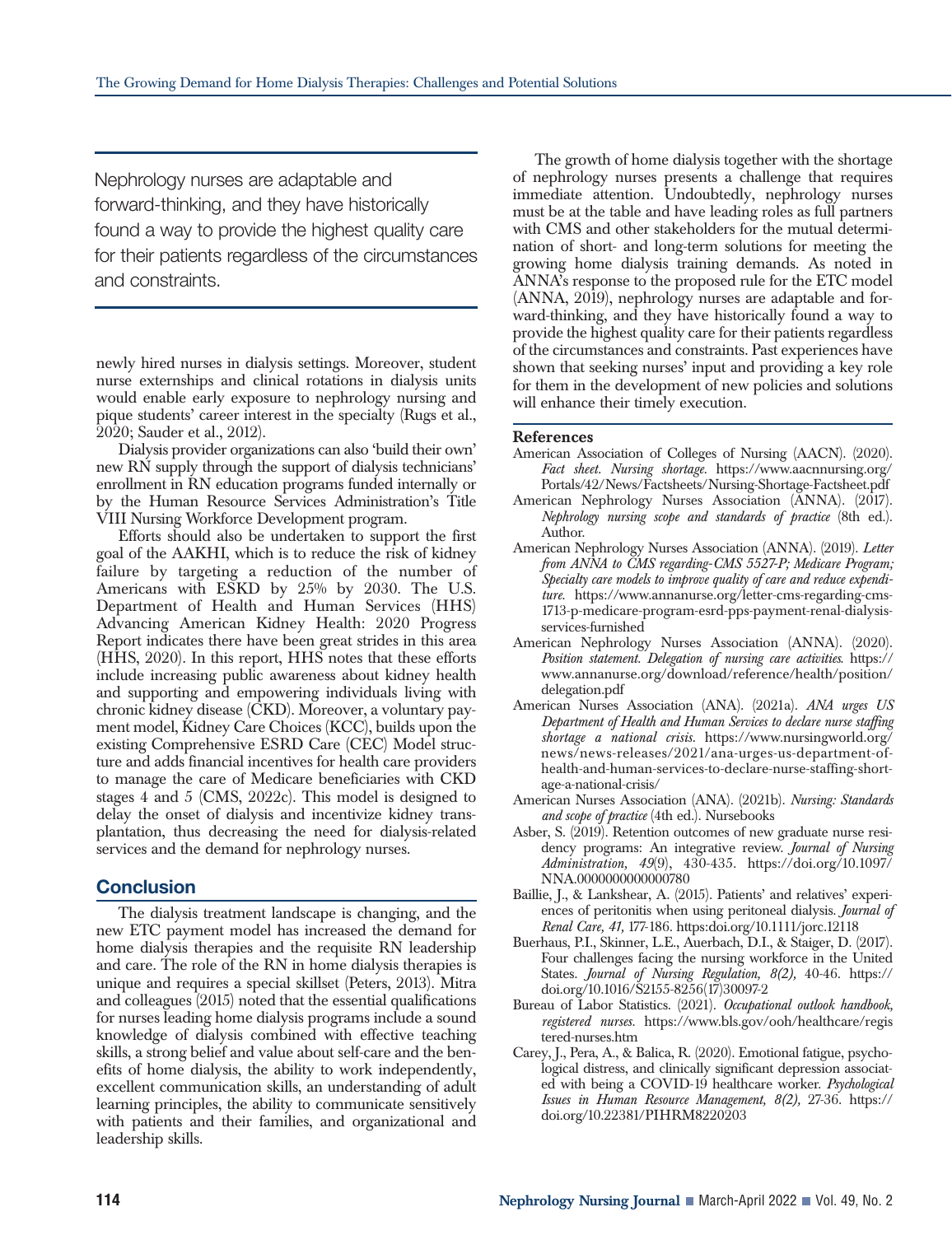- Centers for Medicare and Medicaid Services (CMS). (2020). *End-Stage Renal Disease Treatment Choices (ETC) model. Fact sheet.* https://www.cms.gov/newsroom/fact-sheets/end-stage-renaldisease-treatment-choices-etc-model-fact-sheet
- Centers for Medicare and Medicaid Services (CMS). (2022a). *ESRD Quality Incentive Program.* https://www.cms.gov/ Medicare/Quality-Initiatives-Patient-Assessment-Instru ments/ESRDQIP
- Centers for Medicare and Medicaid Services (CMS). (2022b). *The ESRD Treatment Choice (ETC) Model.* https://innovation. cms.gov/innovation-models/esrd-treatment-choices-model
- Centers for Medicare and Medicaid Services (CMS). (2022c). *Kidney Care Choices (KCC) Model.* https://innovation. cms.gov/innovation-models/kidney-care-choices-kcc-model
- Chen, Y., Rhee, C., Senturk, D., Kurum, E., Campos, L., Li, Y., Kalantar-Zadeh, K., & Nyugen, D. (2019). Association of US dialysis facility staffing with profiling of hospital-wide 30-day unplanned readmission. *Kidney Diseases, 5,* 153-162. https://doi.org/10.1159/000496147
- Doss, S., DePaschal, P., & Hadley, K. (2011). Patient-nurse partnerships. *Nephrology Nursing Journal, 38,* 115-124.
- Federal Register. (2008). *Medicare & Medicaid Programs; Conditions for coverage for end-stage renal disease facilities; Final Rule.* http://www.cms.gov/Regulations-and-Guidance/ Legislation/CFCsAndCoPs/Downloads/ESRDfinalrule 0415.pdf
- Federal Register. (2019). *Advancing American Kidney Health.* https://www.federalregister.gov/documents/2019/07/15/201 9-15159/advancing-american-kidney-health
- Federal Register. (2020). *Medicare Program; Specialty care models to improve quality of care and reduce expenditures. Final Rule.* https://www.federalregister.gov/documents/2020/09/29/20 20-20907/medicare-program-specialty-care-models-toimprove-quality-of-care-and-reduce-expenditures
- Firanek, C.A., Sloand, J.A., & Todd, L.A. (2013). Training patients for automated peritoneal dialysis: A survey of practices in six successful centers in the United States. *Nephrology Nursing Journal, 40(6),* 481-491.
- Flynn, L., Thomas-Hawkins, C.**,** & Clarke, S. (2009). Organization traits, processes of care, and burnout among chronic hemodialysis nurses. *Western Journal of Nursing Research, 31(5),* 569-582. https://doi.org/10.1177/0193945909331430
- Gallotto, M., Rosa, C.M., Takvorian-Bené, M., McClelland, J., Tascione, C., Carey, A., & Raphael, B.P. (2019). Caregiver training for pediatric home parenteral nutrition. A 5-session curriculum. *Journal of Infusion Nursing, 42(3),* 132-136. https://doi.org/10.1097/NAN.0000000000000320
- Innovate Kidney Care (IKC). (2022). *Recommended changes to conditions for coverage to improve and modernize kidney care.* https:// www.innovatekidneycare.com/
- Kidney Care Quality Alliance (KCQA). (2022). *Kidney Care Quality Alliance.* https://kidneycarepartners.org/quality-priorities/kidney-care-quality-alliance/
- Mendu, M.L. & Weiner, D.E. (2020) Health policy and kidney care in the United States: Core curriculum 2020. *American Journal of Kidney Diseases*, 76(5), 720-730. https://doi.org/ 10.1053/j.ajkd.2020.03.028
- Mitra, S., Cress, C., & Goovaerts, T. (2015). Workforce development and models of care in home dialysis. *Hemodialysis International, 19,* S43-S51. https://doi.org/10.1111/hdi.12291
- Montoya, V.M., Donnini, K., Gauthier-Loiselle, M., Sanon, M., Cloutier, M., Maitland, J., Guerin, A., Dutka, P., Pryor, L., Thomas-Hawkins, C., Voegel, A., Hoffmann, M., Savin, S.,

Kurzmann, A., & Kear, T. (2021). Mental health and healthrelated quality of life outcomes among nephrology nurses: A large survey-based cross-sectional study. *Nephrology Nursing Journal, 48(5),* 447-461. https://doi.org/10.37526/1526-744X. 2021.48.5.447

- National Academies of Sciences, Engineering, and Medicine (NASEM). (2021). *The future of nursing 2020-2030: Charting a path to achieve health equity.* The National Academies Press. https://doi.org/10.17226/25982
- National Council of State Boards of Nursing (NCSBN) & American Nurses Association (ANA). (2019). *National guidelines for nursing delegation.* https://www.ncsbn.org/NGND-PosPaper\_06.pdf
- Peters, A. (2013). Supporting and retaining nephrology nurses new to the peritoneal dialysis specialty. *Nephrology Nursing Journal, 40(1),* 21-23, 27.
- Radmore, M.T., & Hykräs, K. (2019). Teaching-learning partnerships between nurses and long-term patients undergoing peritoneal dialysis: A qualitative study. *Journal of Renal Care, 45(3),* 159-170. https://doi.org/10.1111/jorc.12291
- Rugs, D., Nedd, N., Deitrick, L., & Hall, K.S. (2020) A literature review of nursing extern program outcomes. *Journal for Nurses in Professional Development, 36(6)*, 328-337. https://doi. org/10.1097/NND.0000000000000680
- Sauder, E., Beverly, C.J., Kitch, S., & Lubin, S.A. (2012). Early exposure to geriatric nursing through an externship program. *Nursing Education Perspective, 33(3),* 166-169.
- Thomas-Hawkins, C., Flynn, L., & Clarke, S. (2008). Relationships between registered nurses staffing, processes of care, and nurse-reported patient outcomes in chronic hemodialysis units. *Nephrology Nursing Journal, 35(2),* 123-130, 145.
- Thomas-Hawkins, C., Flynn, L., & Dillon, J. (2020). Registered nurse staffing, workload, nursing care left undone, and patient safety in dialysis units. *Nephrology Nursing Journal, 47(2),* 133-142. https://doi.org/ 10.37526/1526-744x.2020. 47.2.133
- Tshiananga, J.K.T., Kocher, S., Weber, C., Erny-Albrecht, K., Berndt, K., & Neeser, K. (2012). The effect of nurse-led diabetes self-management education on glycosylated hemoglobin and cardiovascular risk factors. A meta-analysis. *Diabetes Educator, 38(1),* 108-123. https://doi.org/10.1177/014572 1711423978
- Turale, S., & Nantsupawat, A. (2021). Clinician mental health, nursing shortages, and the COVID-19 pandemic: Crises within crises. *International Nursing Review, 68(1),* 12-14. https://doi.org/10.1111/inr.12674
- Ulrich, B.T., & Kear, T.M. (2018). The health and safety of nephrology nurses and the environments in which they work: Important for nurses, patients, and organizations. *Nephrology Nursing Journal, 45(2)*, 117-139, 168. https://library. annanurse.org/anna/articles/1922/view
- United States Department of Health and Human Services (HHS). (2020). *Advancing American Kidney Health: 2020 progress report.* https://aspe.hhs.gov/pdf-report/advancing-american-kidney-health-2020-progress-report
- United States Renal Data System (USRDS). (2021). *USRDS annual data report: Epidemiology of kidney disease in the United States.* National Institutes of Health, National Institute of Diabetes and Digestive and Kidney Diseases.

*continued on page 120*